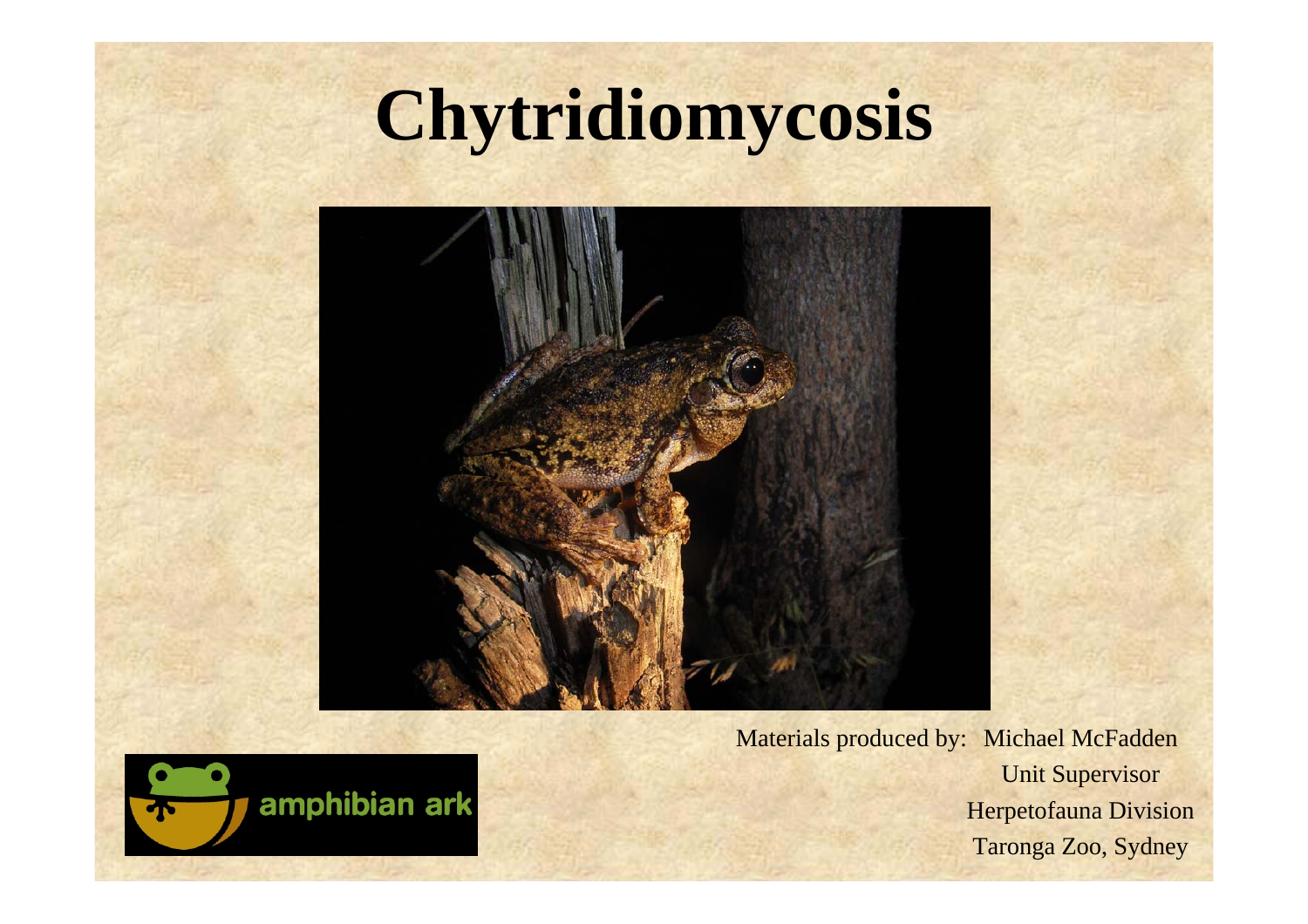### Chytridiomycosis

- Caused by the pathogen *Batrachochytrium dendrobatidis*
- (Class Chytridiomycetes, Order Chytridiales)
- First report of chytrid in vertebrates
- Abundant and diverse group of fungi.
- Not described until 1998.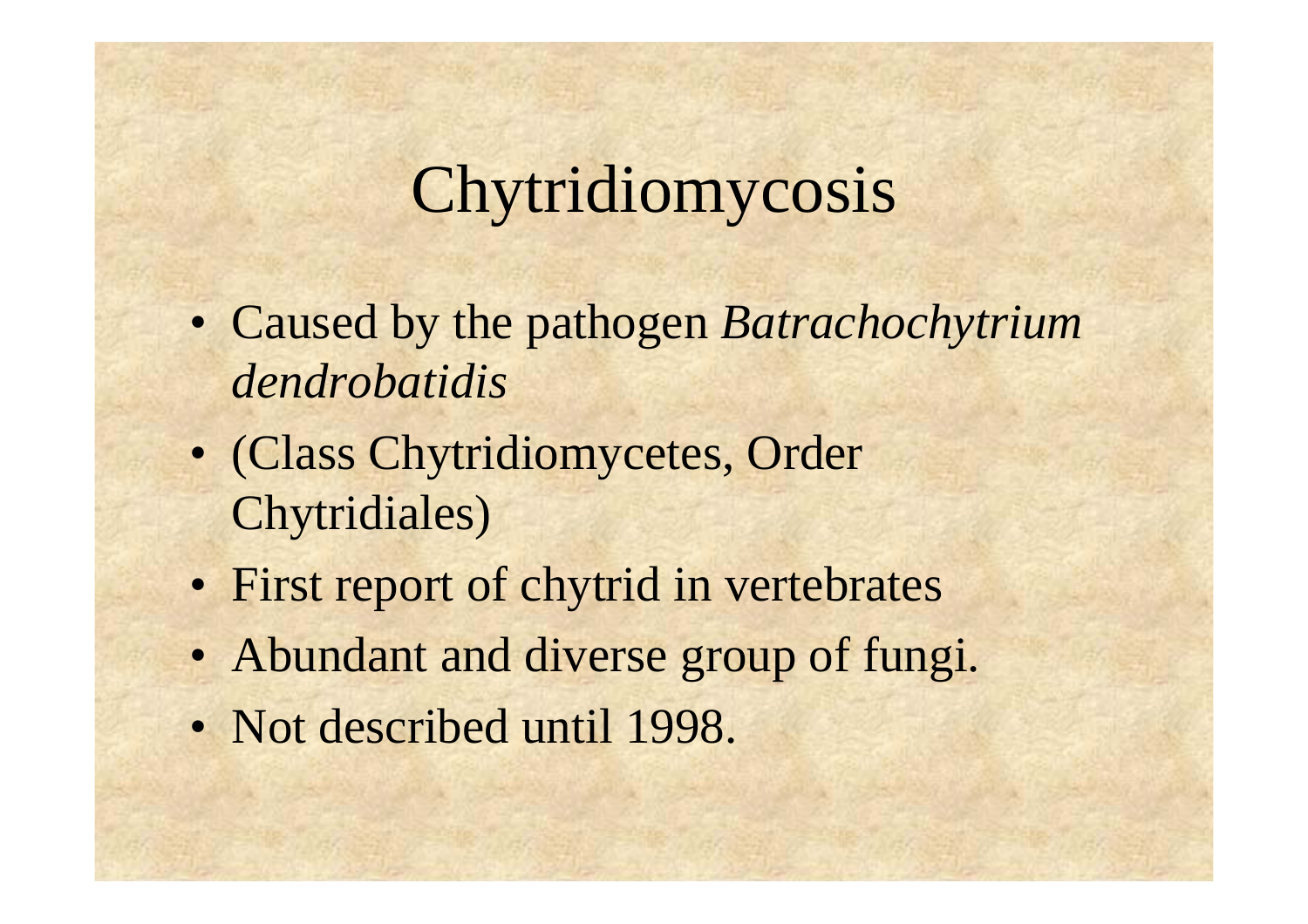### Chytrid as a cause of mass declines and extinctions

• It is suspected that chytrid fungus has been responsible for the extinction of a great number of species in recent decades.

• It has been implicated in the extinction of 8 species in Australia and many, many more throughout Central America.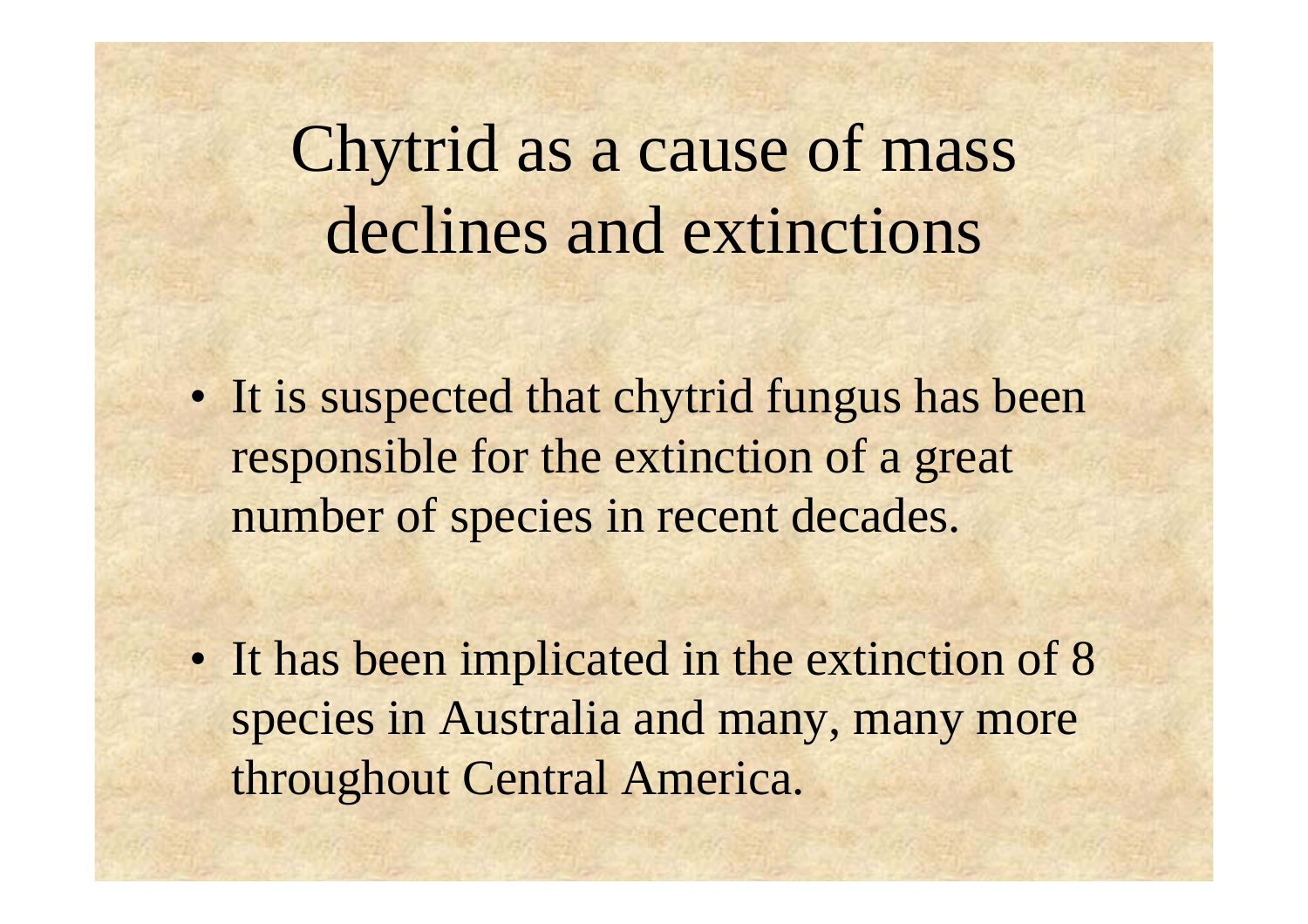#### How does it kills frogs?

• Interruption of osmoregulation?

• Release of toxins?

• A combination of these factors?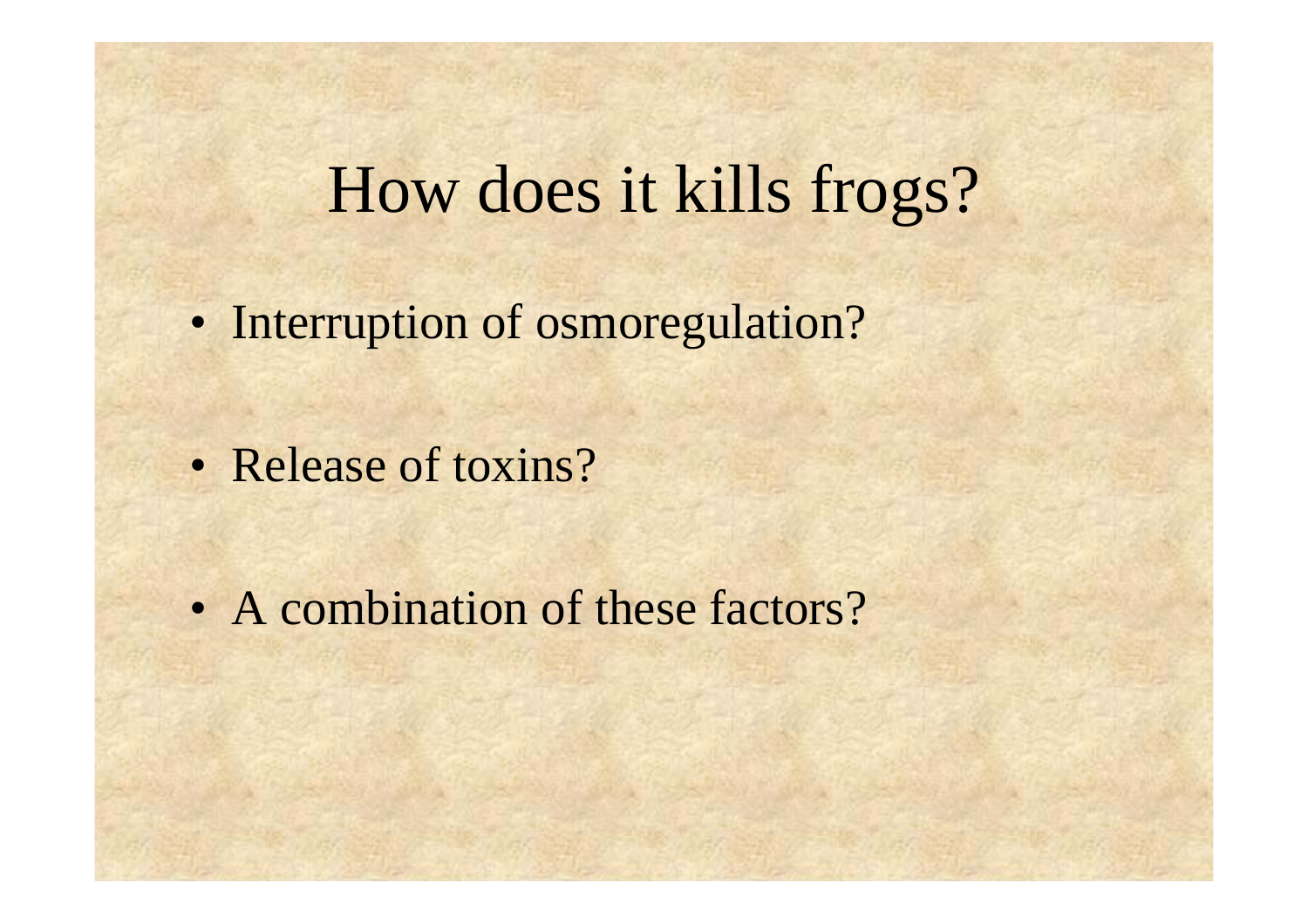## The Chytrid life cycle



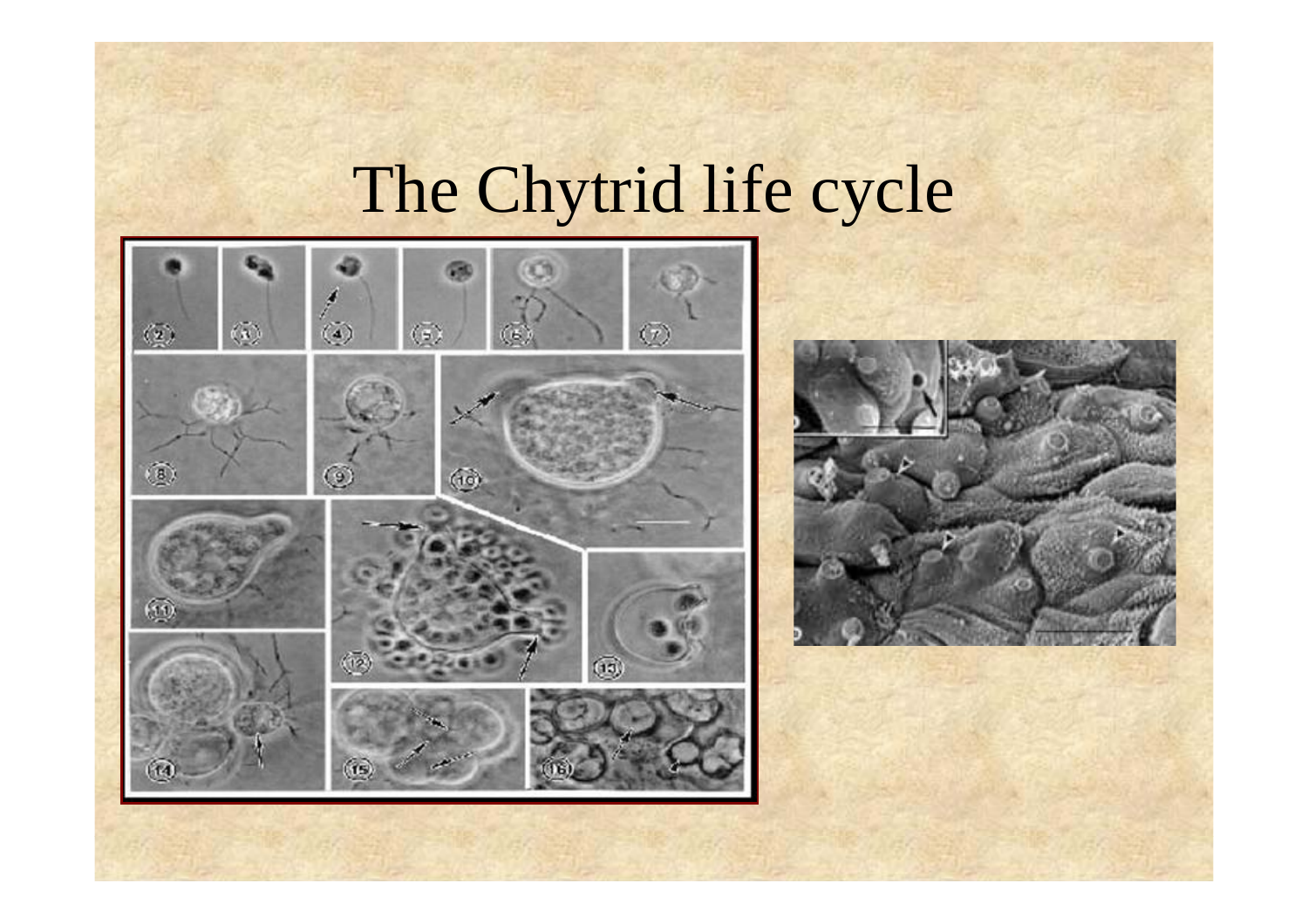### Clinical Signs

•Behavioural Change •Neurological Signs •Skin Lesions •Death



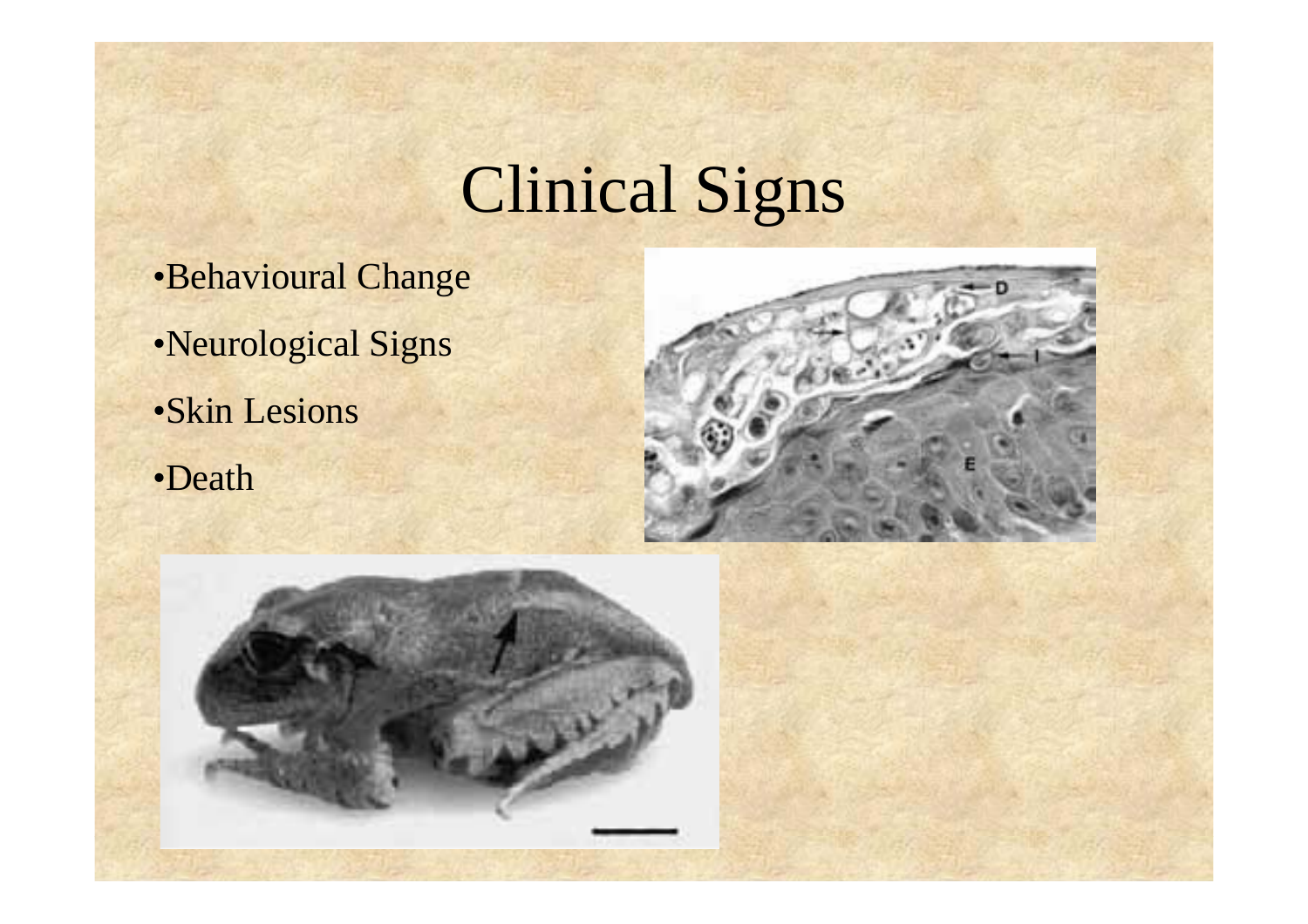#### Infection with Chytrid

- Frogs susceptible to Chytrid fungus often die within 18-48 days after exposure.
- Tadpoles can carry the fungus in their kertanised mouthparts but will not die from it.
- Not all species are affected, some can live with no effects. These can act as reservoir hosts.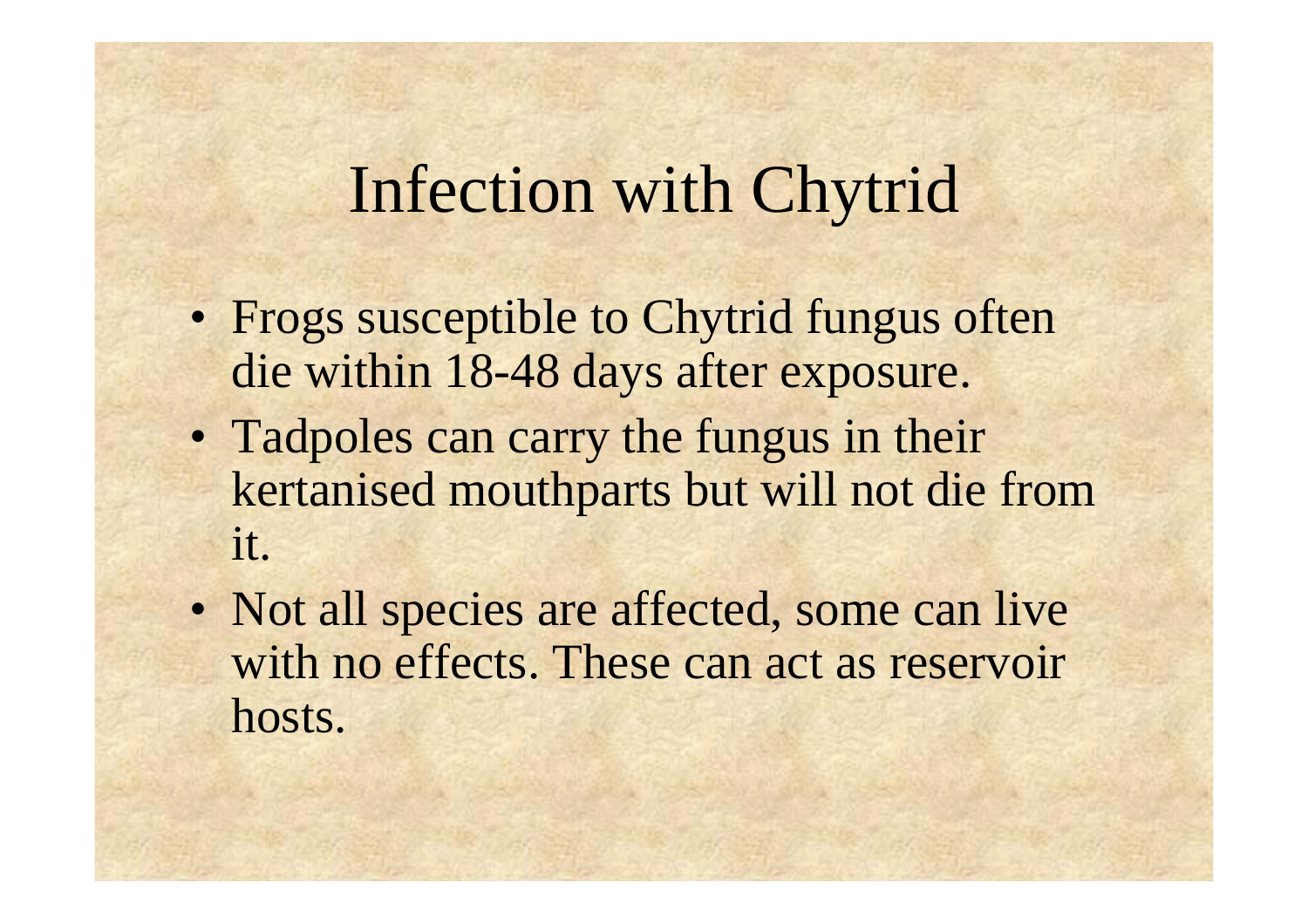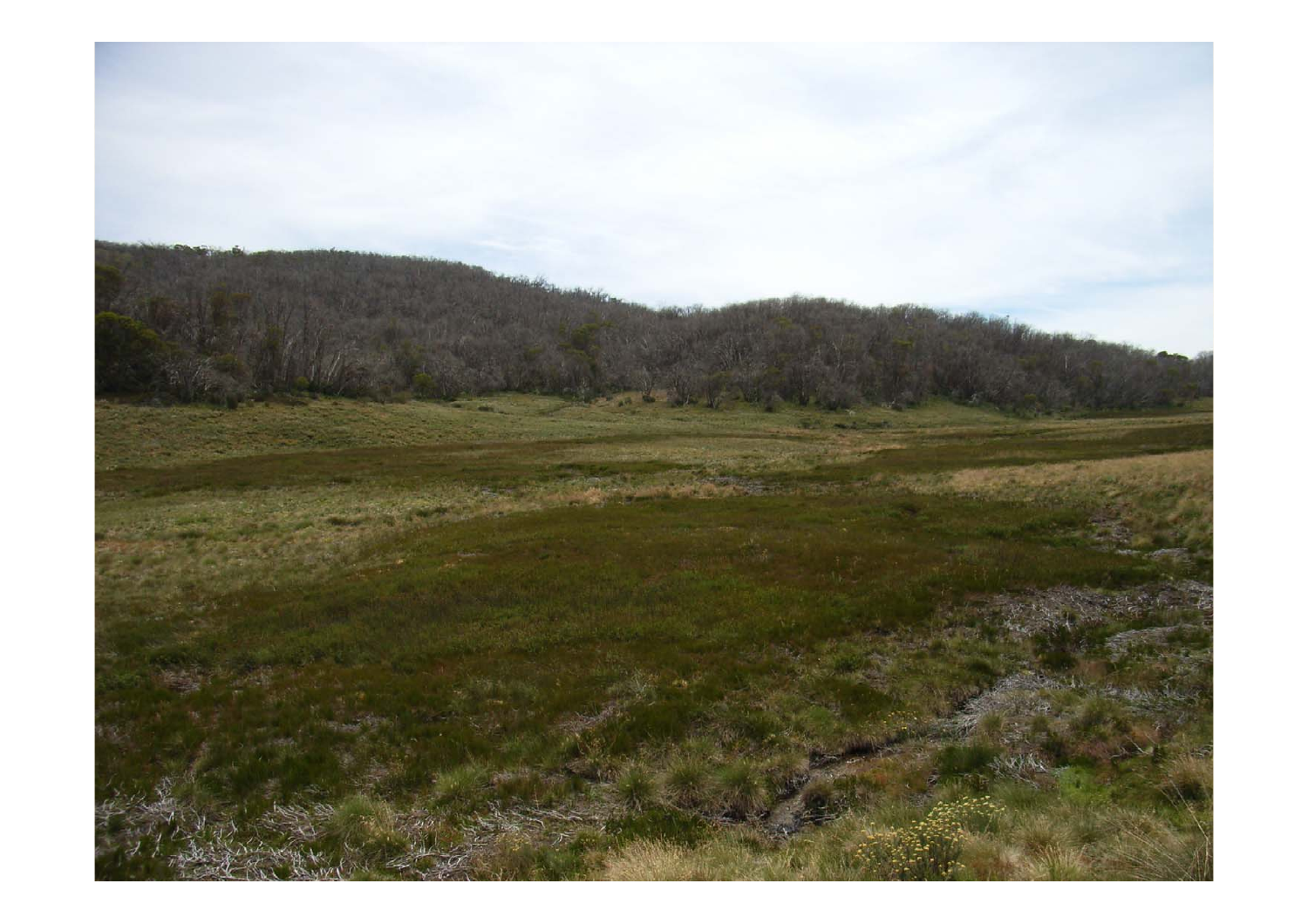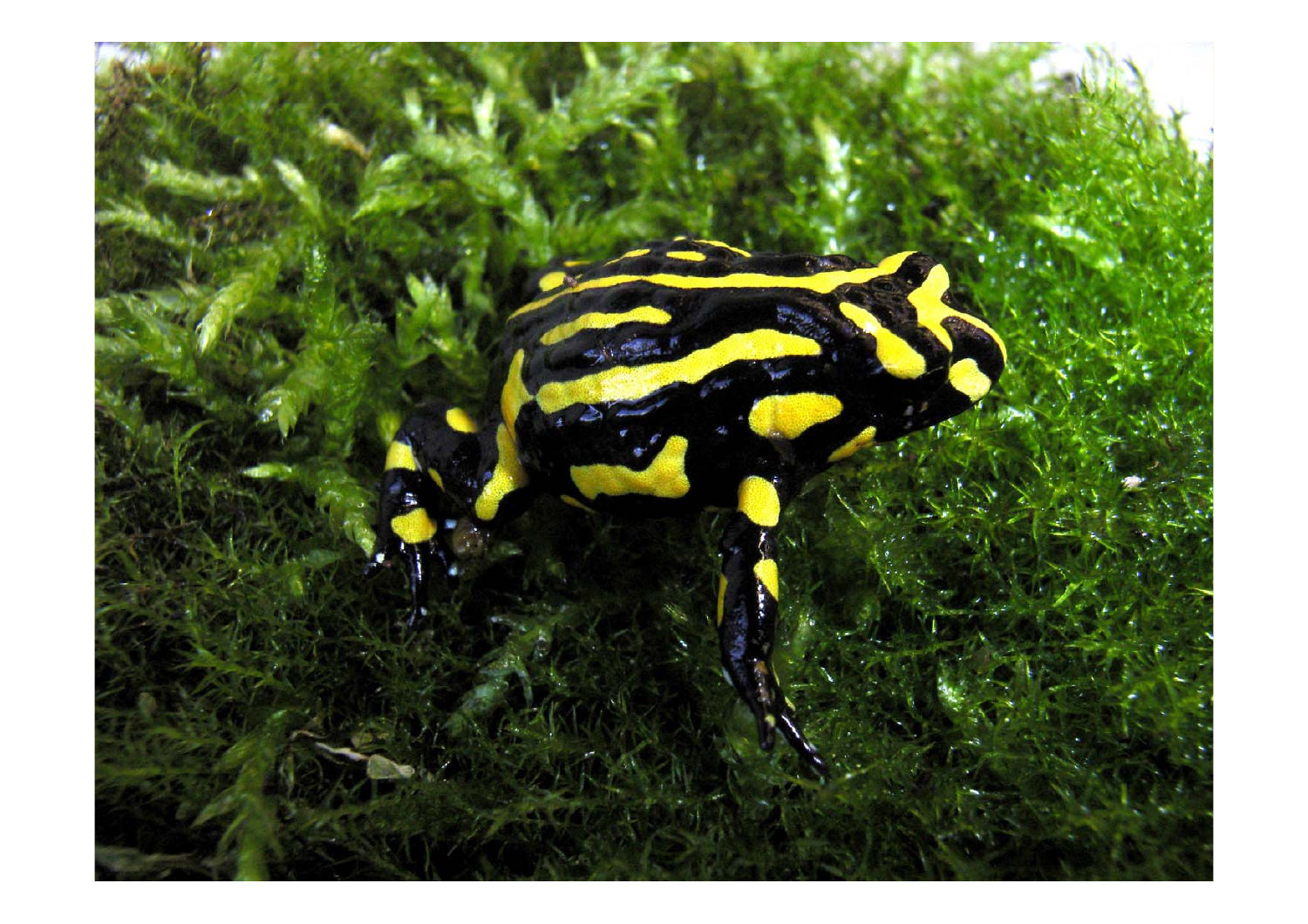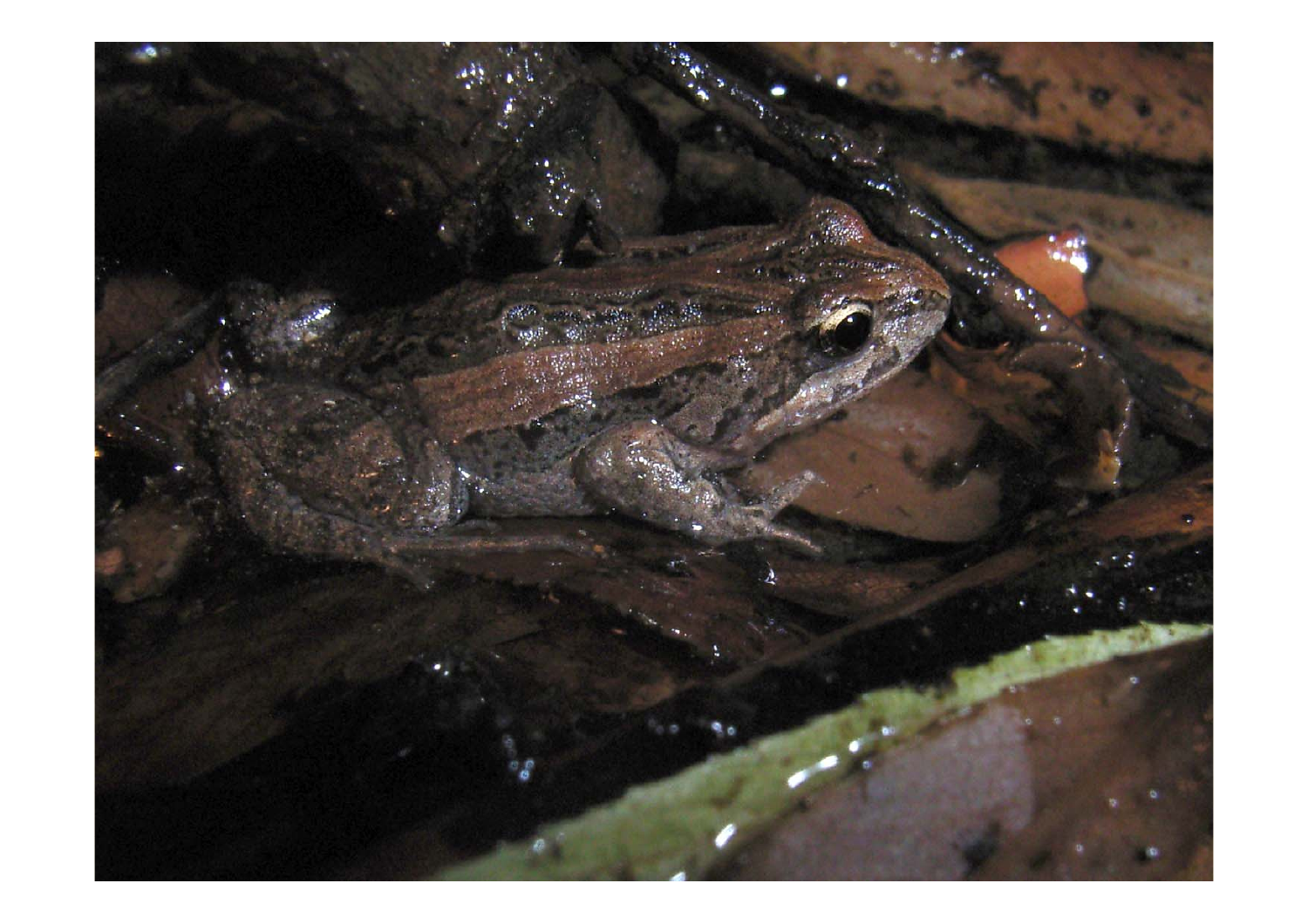#### Ideal Chytrid Environment

- Cooler temperatures –grows best between 17-25°C and dies at over 30°C.
- Must remain moist it is a waterborne fungus.

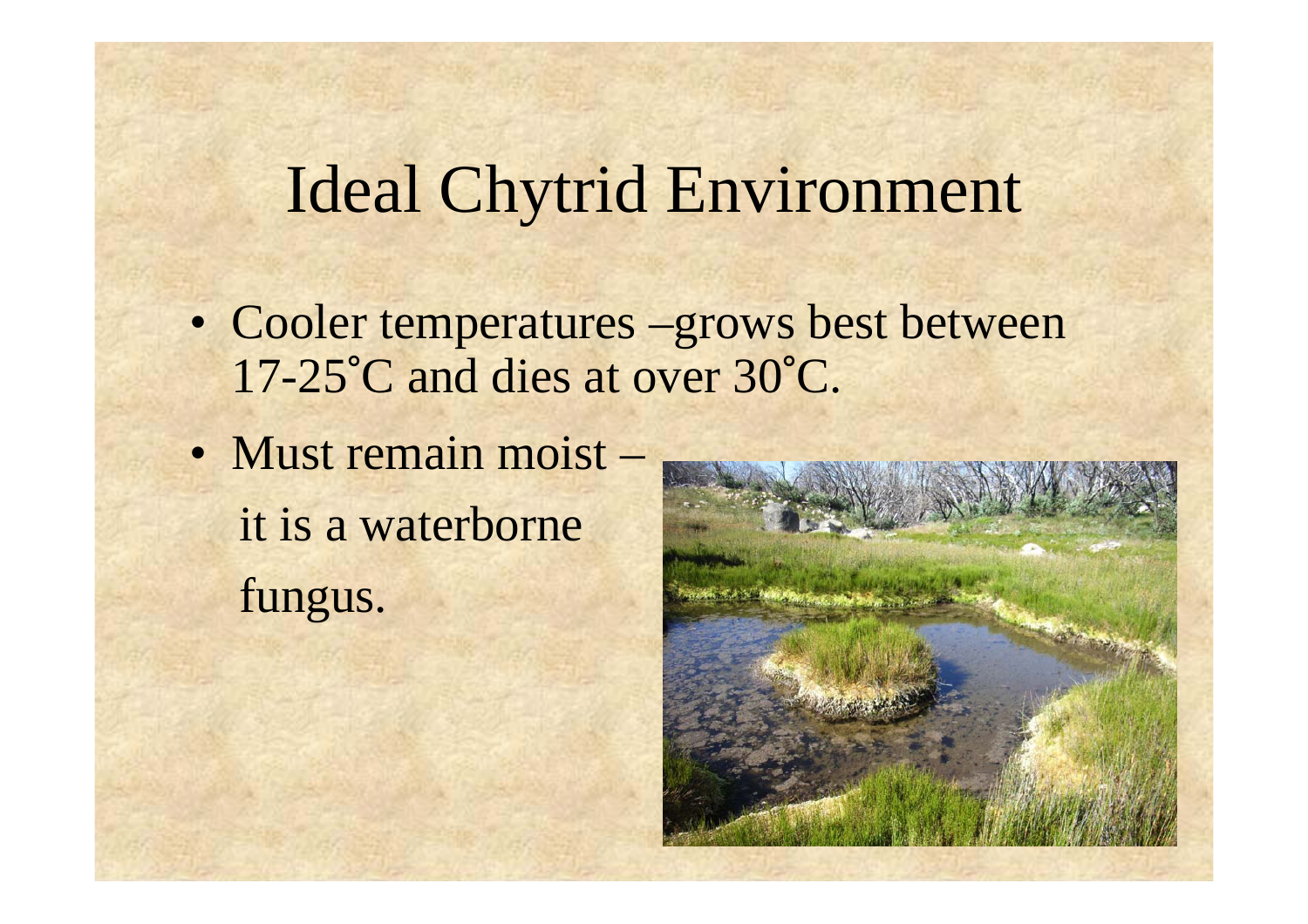### Diagnosis of Chytrid Fungus

- PCR- real time Taqman
- $\bullet$  Enzyme Linked Immunosorbent Assay (ELISA)
- Microscopy Histology or examination of skin scrapings
- Culture